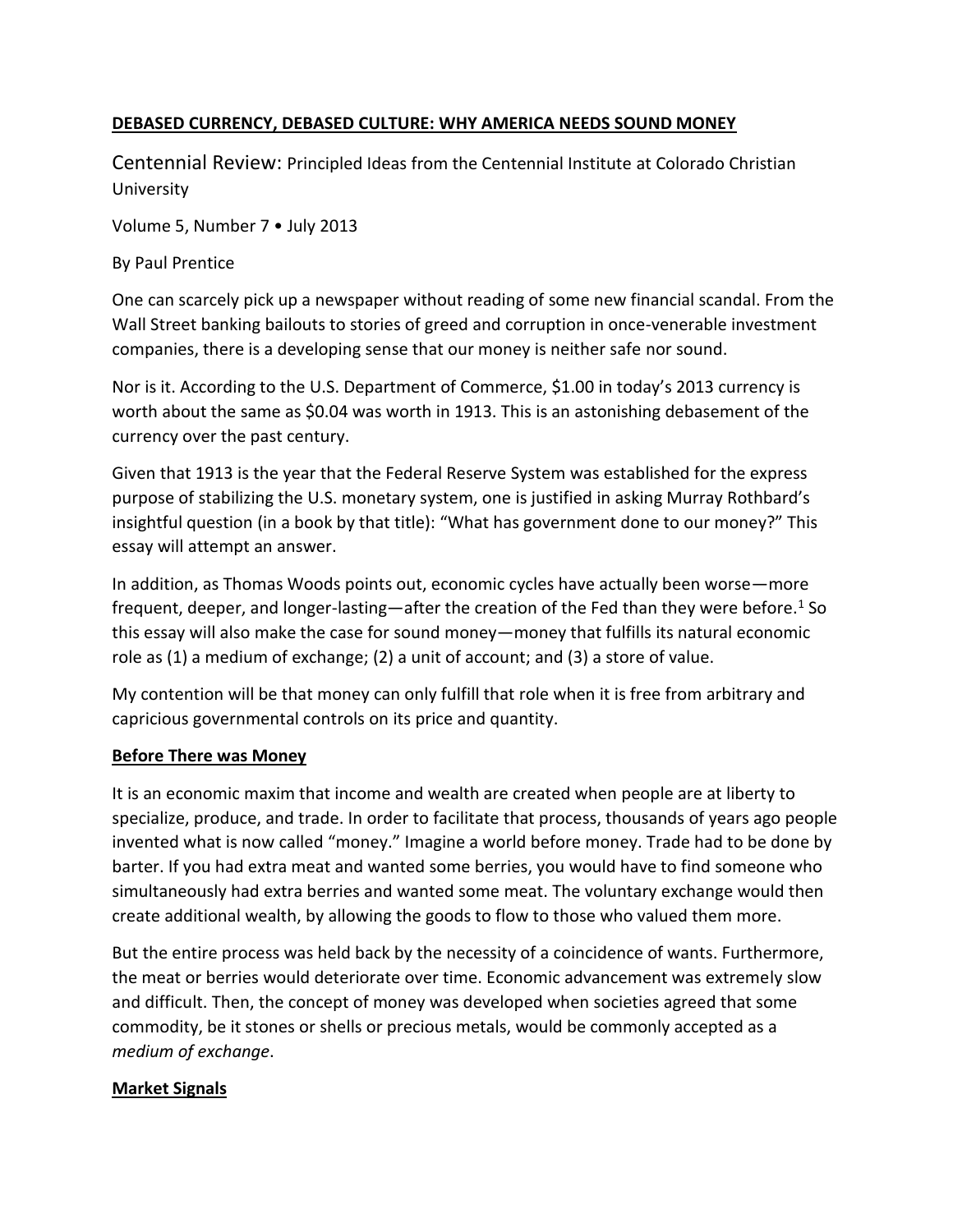The problem of coincidence of wants was solved. People could now trade their goods and services for money, and then trade the money for other goods and services that they valued more. This function as a medium of exchange naturally evolved into a system of prices—the ratio at which one good traded for another. Hence the second function of money as a *unit of account*, which provides the market signals allowing scarce resources to be transformed into goods and services that maximize human wants and needs.

Perhaps society determined that one gallon of milk was worth two stones, and that one pound of meat was worth four stones. Now you had signals about relative value. Then perhaps one hour of human labor was determined to be worth 10 stones, and societies now began to have a way of determining what to do with their scarcest of all resources—time. Economies advanced faster.

Finally, the concept of money allowed a person to keep the value of any excess production. If you earned 100 stones and only traded 90 of them, you would have 10 extra stones that you could then trade for goods and services another day. This final function of money as a *store of value* now allowed people to save for the future. It brought the critical concept of time into the human action of specialization, production, and trade.

People then began to trade money through time: "If you lend me 10 stones today, I will pay you 11 stones a year from now." The concept of interest was born, reflecting what economists call the "social rate of time preference." Economic participants were able to delay gratification today in return for even greater gratification tomorrow.

# **Interest Isn't Always Usury**

Jay Richards, in his book Money, Greed, and God, demystifies the biblical injunction against usury. Some have taken it to mean interest in general, but there is a difference. Usury refers to a ruinous price of borrowing charged exploitively to a poor fellow-believer. Such exploitation would violate God's intention for us to behave charitably.

Interest, on the other hand, is simply the just return for putting one's money at risk over time. As the negligent servant is told in Jesus' parable of the talents: "You ought to have deposited my money to the bankers, and I would have received back my own with interest" (Matt. 25:27). Here Christ teaches the importance of productivity, profit, and return on capital. The inference is that a society which values the future will save and invest more than a society that only lives for today.

Thus as people learned to establish the time value of money, expressed as interest, they could now delay instant gratification and plan for the future by saving and investing. The process of capital accumulation began. Economic growth accelerated.

# **Founders' Foresight**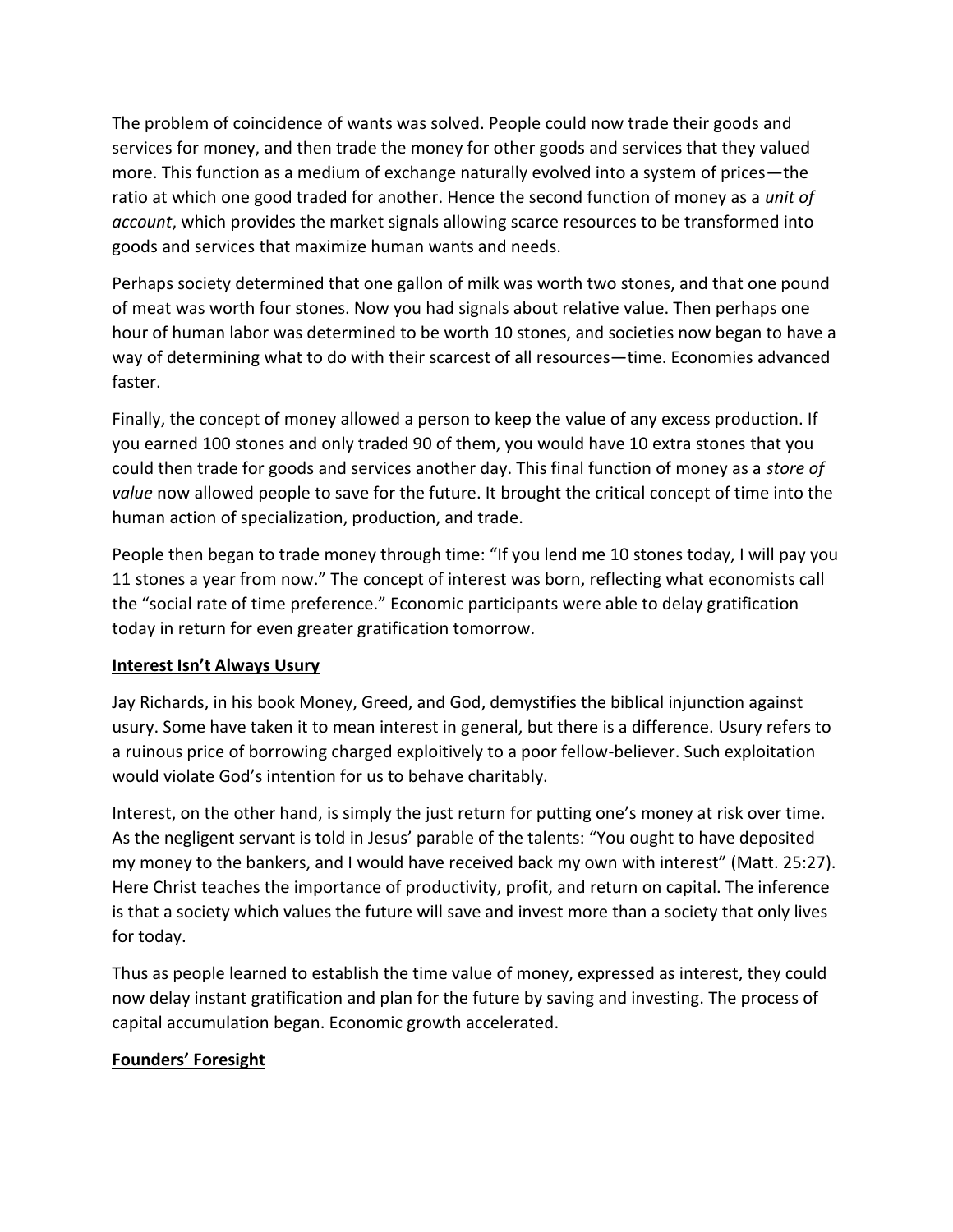America's Founders well understood the imperative for sound money in a free society. In the U.S. Constitution, they granted Congress the authority to coin money and regulate its value placing this in the same section with setting the standards for weights and measures (Article I, Section 8). They recognized that just as a carpenter could not build a sound house if a linear foot was not standardized at 12 inches, a nation could not build a sound economy if its unit of currency was of fluctuating value.

Significantly, the congressional power to "coin money" implies a precious-metals based currency. Notice that the Founders did not say "print money." Over the millennia of human experience, two metals—gold and silver—have stood the test of time as socially acceptable forms of money fufilling all three functions. Article I, Section 10, is therefore quite clear: "No State shall make any thing but gold and silver coin a tender in payment of debts."

After the disastrous experience with creating "continental dollars" out of thin air to help pay for the Revolutionary War, which resulted in massive inflation as the currency became worthless, the Founders recognized that establishing a sound national currency must be a critical function of the new federal government. Only a sound currency could effectively pay off the war debt, allow merchants to engage in international trade, and facilitate trade among the states.

They feared that allowing each state to create its own money would lead to competing currencies that would cause confusion and inhibit commerce and economic development. And Thomas Jefferson, foreshadowing a controversy that persists to this day, warned that establishing a national central bank with power to discount notes and bills for other than sound coin money, would create an institution of "deadly hostility to the principles of the Constitution."

### **Thou Shalt not Steal Monetarily**

Not surprisingly, the Bible contains numerous passages and lessons rich in economic content. Since economics is so deeply intertwined with human nature, how could it be otherwise? In particular, there are multiple biblical references to the necessity of sound money. Gary North's book, *Honest Money*, chronicles many of these.

For example, even before the appearance of gold and silver coins as money (dating from about 600 BC), these pure metals were recognized as having exchange value as ornaments and jewelry. In Genesis 24:53, Abraham's servant gives Rebekah gifts of gold and silver jewelry to lure her into marriage.

In contrast, the consequences of unsound money are stated in Genesis 47:15: "So when the money failed in the land of Egypt and in the land of Canaan, all the Egyptians came to Joseph and said, 'Give us bread, for why should we die in your presence? For the money has failed.'"

America's Founders likely gained their biblical perspective on the importance of a fixed and honest set of weights and measures from Leviticus 19:35: "You shall do no injustice in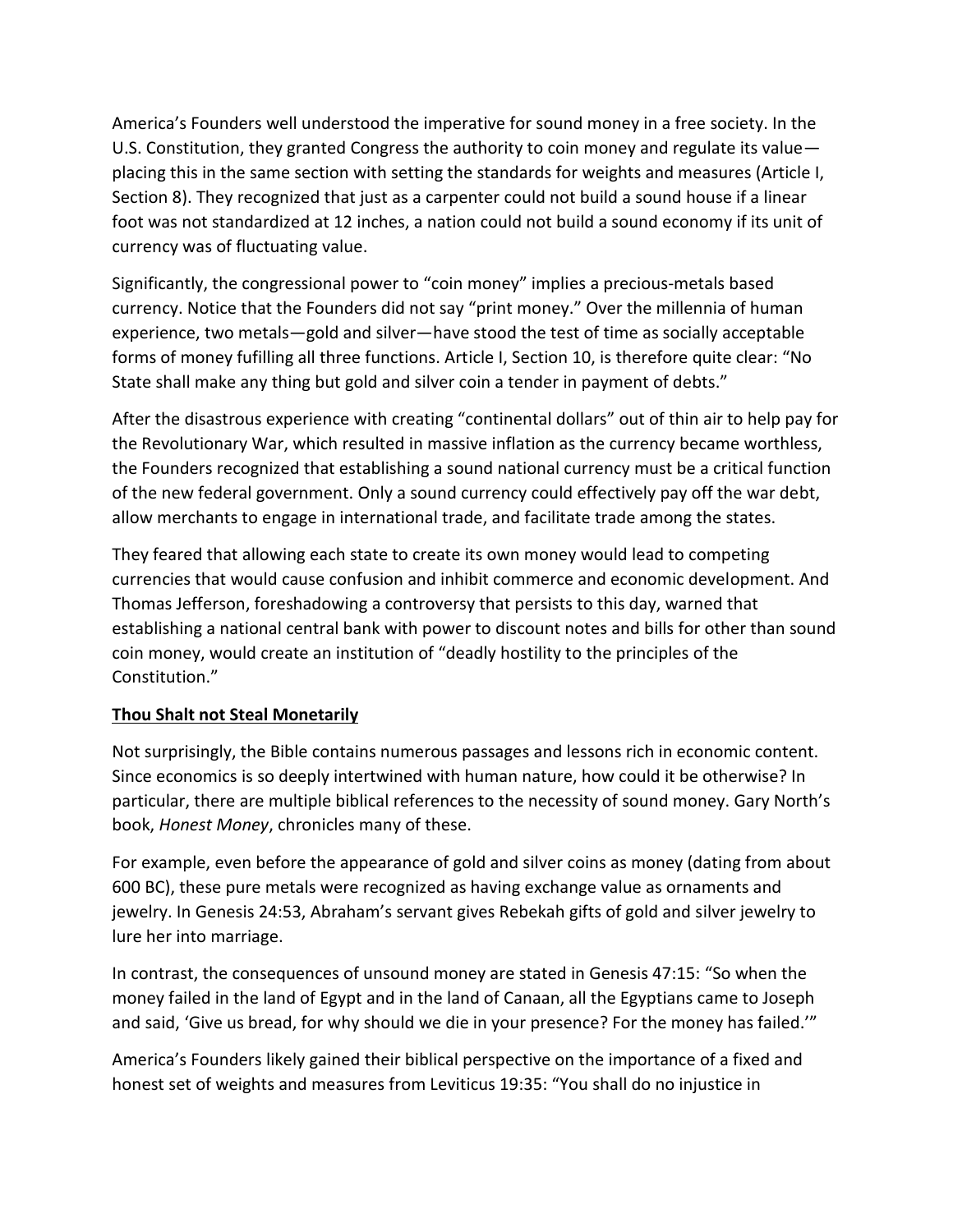judgment, in measurement of length, weight, or volume. You shall have just balances, just weights, a just ephah, and a just hin: I am the Lord your God, who brought you out of Egypt."

We find this echoed in Proverbs 20:23: "Diverse weights are an abomination to the Lord, and a false balance is not good." It naturally follows that coined money must also have a fixed and honest weight, in order to be traded for goods that have a fixed and honest weight.

To tamper with the scales is a moral evil —theft through fraud. Similarly, to tamper with the fixed and honest value of money is also theft through fraud. This is a clear violation of the eighth commandment, "Thou shalt not steal" (Exodus 20:15). Even John Maynard Keynes understood the societal consequences of inflation, as evidenced by his many writings against debasement of the currency.

## **Purge the Dross**

The concept of currency debasement itself has biblical correlatives. Unscrupulous merchants and unscrupulous rulers would alloy their pure gold and silver with base metals or "dross" such as iron, lead, or tin. So from Isaiah 1:22, we have: "Your silver has become dross, your wine mixed with water." To which God voices his displeasure several verses later: "I will turn my hand against you, and purely purge away your dross, and take away your alloy."

As I have written in these pages before, capitalism is a moral system of win-win voluntary exchange.<sup>2</sup> Without a moral basis such as the Golden Rule, exchange can become win-lose. One person gains at the other's expense. This is the case with either unsound weights and measures, or unsound money. Both are inherently immoral. They can be either a symptom of a corrupt civilization, or a cause of it.

The Bible teaches us that civilizations fall when they become morally corrupt. This corruption is frequently manifested in a debased currency, a violating of God's law for honest weights and measures.

Consider what happens when a government is unconstrained from having sound money. Once it can print money at will, out of thin air, and still force citizens to honor it thorough legal tender laws, politicians no longer need to tax in order to spend. Now government can just print and spend.

This "fiat money"—money created from nothing by decree—is still used as a legal medium of exchange. But it is no longer useful as a unit of account that allows relative prices to guide resource allocation. Nor is it useful as a store of value, since it depreciates over time as more and more is printed.

It is not hard to see how a degenerating fiat currency can lead to a degenerating culture.<sup>3</sup> As political pressure builds to print money to empower various interest groups, constitutional constraints on a government of limited and enumerated powers erode.

### **Endless Free Lunch**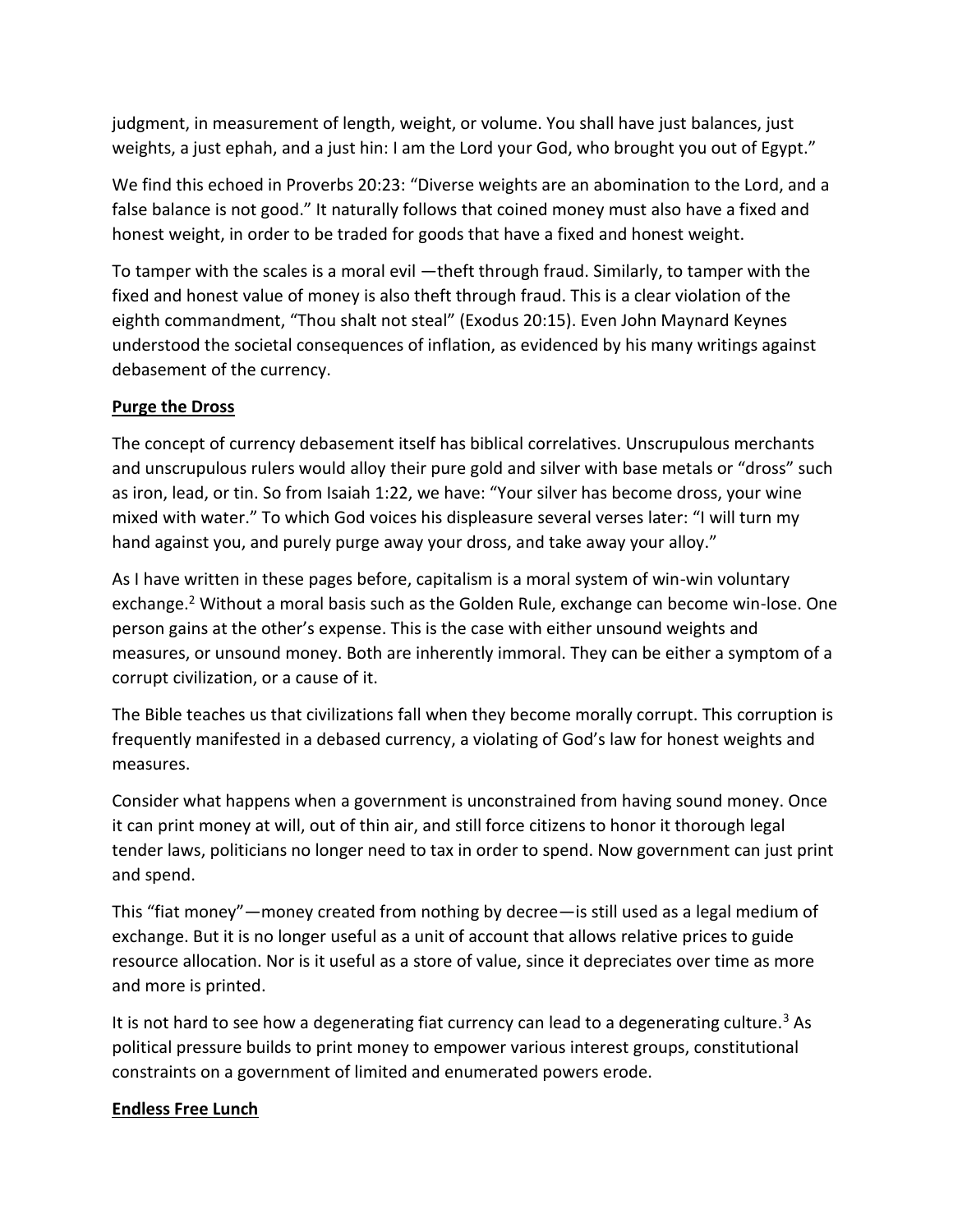Within a single generation after the creation of the Federal Reserve, and not by accident, the Great Depression ensued and the modern welfare state was institutionalized. Government was set free to engage in endless "free lunch" promises. In the generations since then, Americans' ethos of personal responsibility has been increasingly crowded out by promises of government security.<sup>4</sup>

Our country has experienced the very degeneration of which Friedrich Hayek warned in *The Road to Serfdom*. Over time, as he foresaw, government welfare changes the moral character of the people. Society demands more free lunches, which require ever more fiat currency. The state crowds out the self-reliance of the citizen.

What economists call "moral hazard" becomes endemic, whereby individuals are allowed to enjoy the benefits of irresponsible behavior while sloughing off the costs onto society at large. In other words, they internalize the benefits but externalize the costs. Thus young men and women begin to have children without having the means to support them. Out-of-wedlock births skyrocket, and the family disintegrates.

In the business world, fiat currency allows profit to be privatized while losses are socialized. David Stockman, formerly President Reagan's budget director, makes this connection with the Wall Street bailouts in his sobering new book, *The Great Deformation*. The social safety net grows along with the government's printing press. The state becomes both the parent and the spouse. Generation after generation becomes increasingly corrupted. Civilization itself falls into a death spiral. It was Ayn Rand's character Francisco d'Anconia in *Atlas Shrugged* who perhaps put it best:

"Paper [money] is a mortgage on wealth that does not exist, backed by a gun aimed at those who are expected to produce it. Paper is a check drawn by legal looters upon an account that is not theirs: upon the virtue of the victims. Watch for the day when it bounces, marked, 'Account Overdrawn.'"

When people democratically elect corrupt leaders, they are part of the corruption. What can be done to stop the cultural death spiral? Reestablishing a sound currency might not be sufficient, but it certainly is necessary. With a sound currency, society can begin restoring its moral behavior by reviving personal responsibility.

### **Exemplars: Mises, Friedman, Reagan**

Does this mean we have to return to a hard gold standard? In my opinion, no. There is nothing magical about gold. But it's one thing that government cannot create out of thin air. So for that very reason, as Ludwig von Mises noted in *The Theory of Money and Credit*, gold acts as a constraint on government: "Sound money was devised as an instrument of protection of civil liberties… [much like] constitutions and bills of rights."

Milton Friedman and Ronald Reagan, each in his own way an economic giant of our time (and both born before the Federal Reserve was), left us waymarks toward the restoration of sound